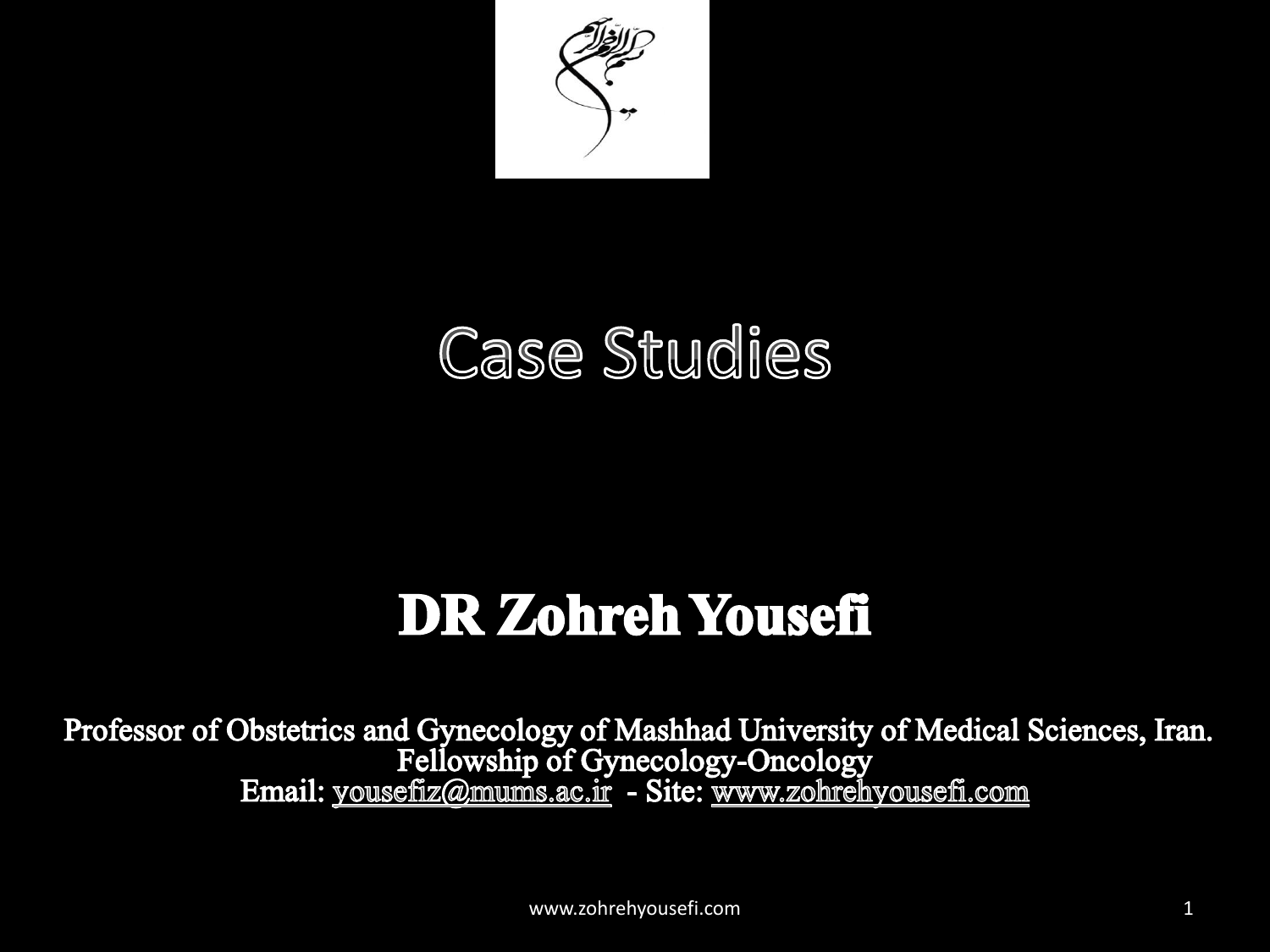## What Are the Colposcopic Findings?

- 1. Fine acetowhite, geographic borders, fine mosaic patterns
- 2.Acetowhite lesion, well defined margins, coarse mosaic and punctation
- 3.Dense acetowhite, atypical vessels
- 4. Satellite lesions



Image without filter

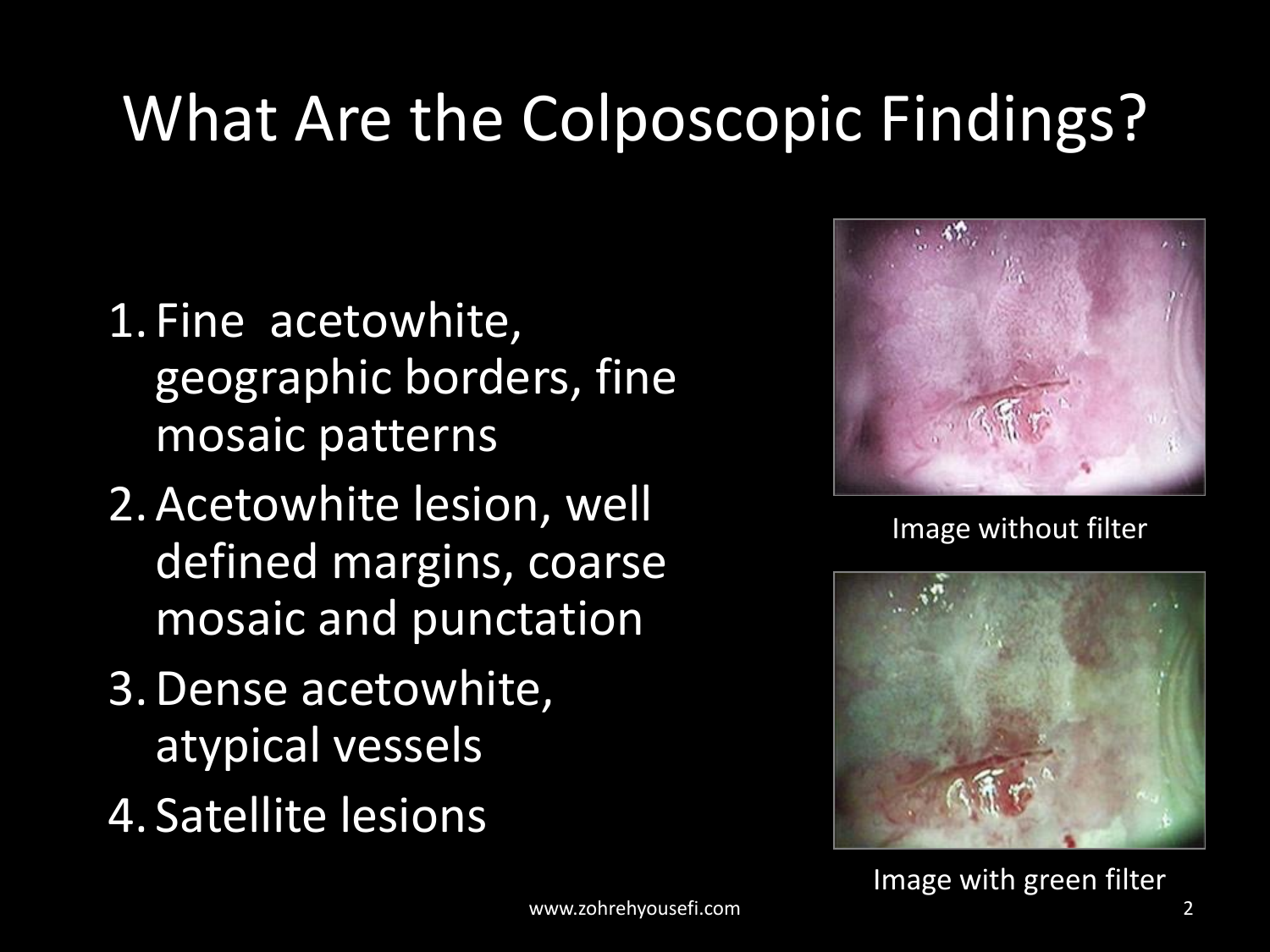### What Are the Colposcopic Findings? Diagnostic Study

#### 2. Acetowhite lesion, well

defined margins, coarse mosaic and punctation: Correct

These colposcopic photographs show a lesion at 12 o'clock with a well-defined margin. There is, of course, punctation and mosaic patterns and acetowhite lesion.

There are no atypical vessels present. Satellite lesions are not seen.



Image without filter

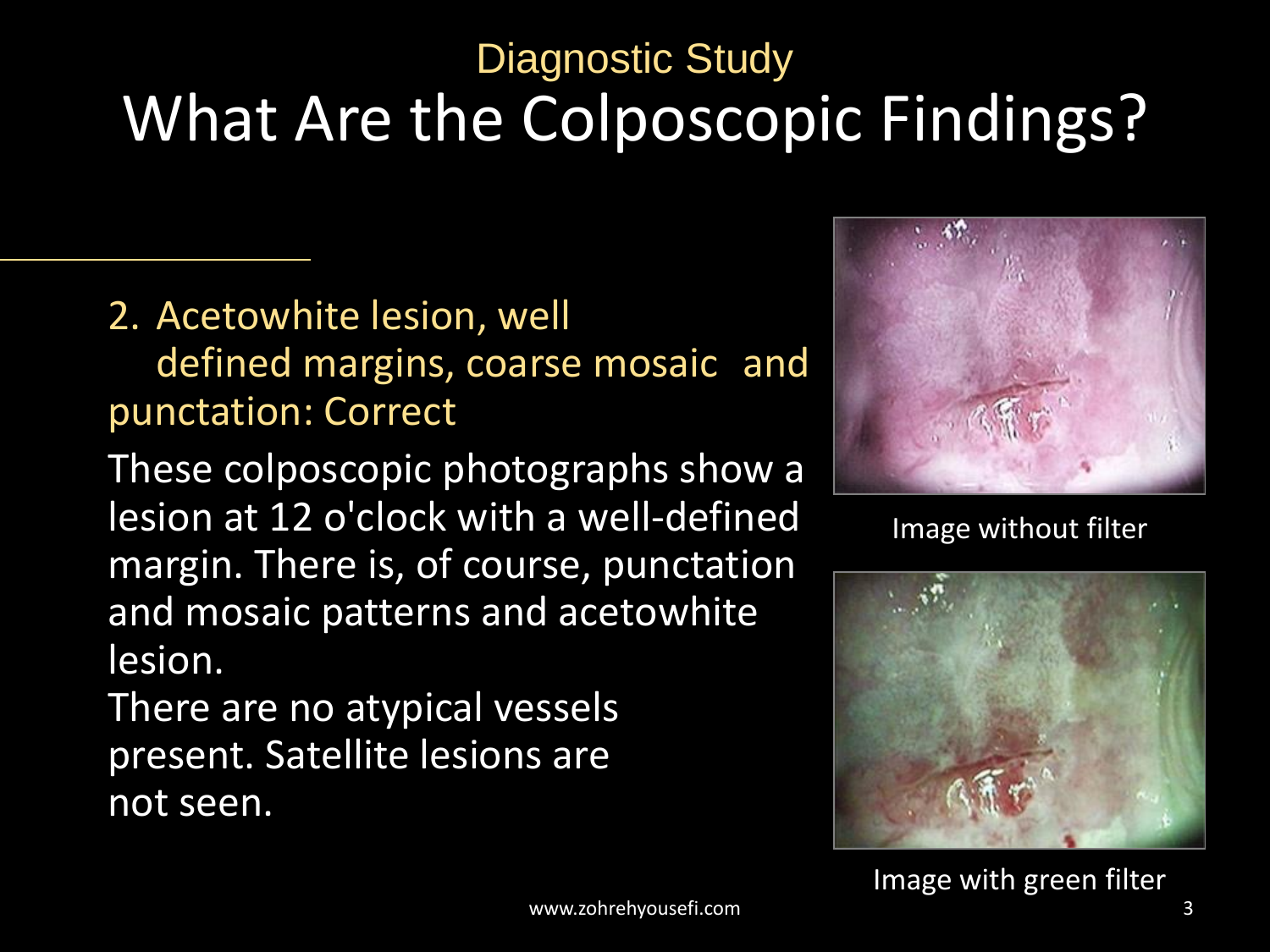### What Is Your Colposcopic Impression? Diagnostic Study

1. Squamous Metaplasia 2. CIN 1, HPV 3. CIN2, CIN3 4. Invasive Squamous cell cancer



Image without filter

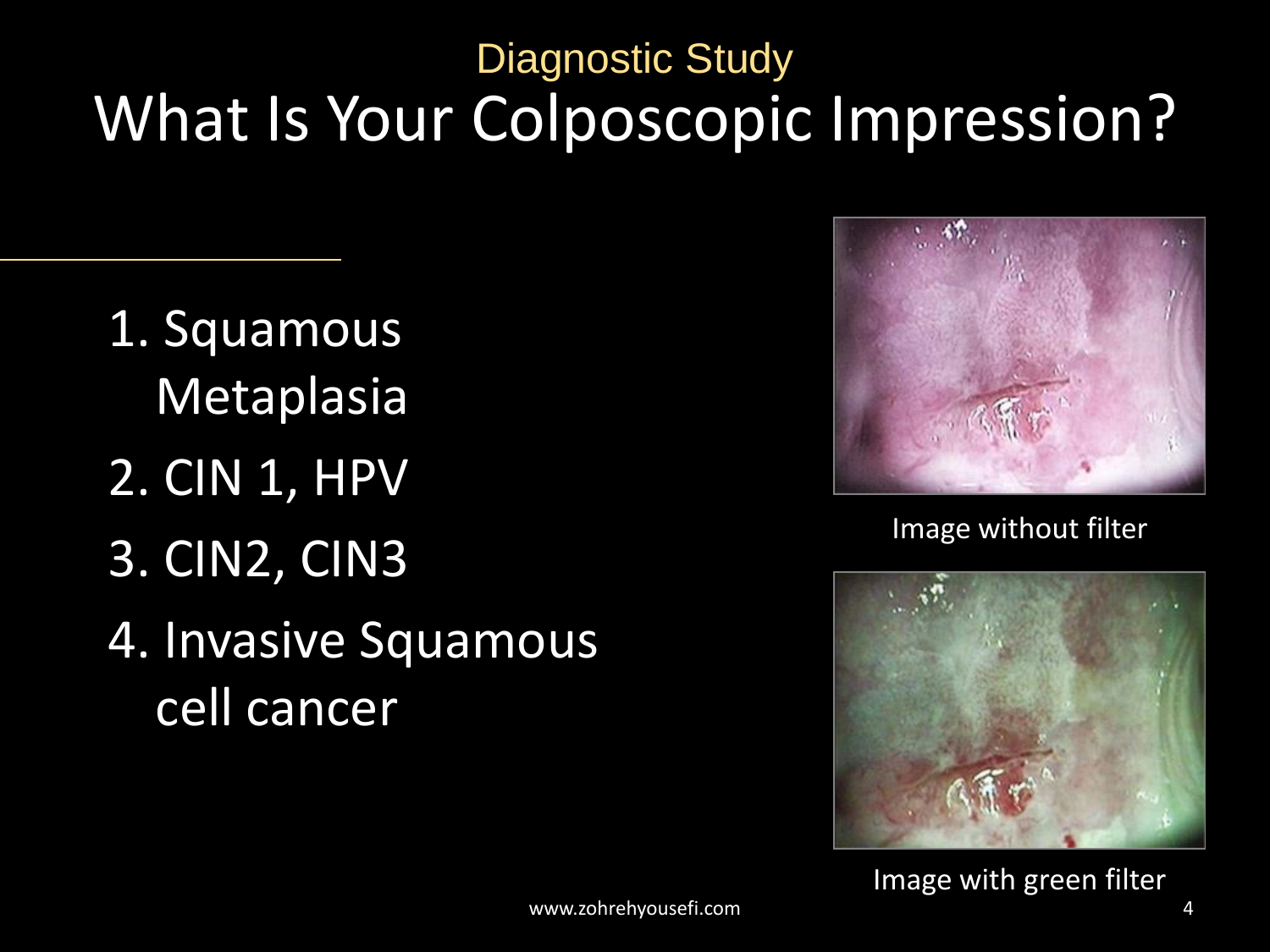#### What Is Your Colposcopic Impression? Diagnostic Study

3. CIN2, CIN3: Correct The colposcopic findings here are suggestive of a high grade CIN, CIN 2-3. There is no evidence that this is an invasive lesion



Image without filter

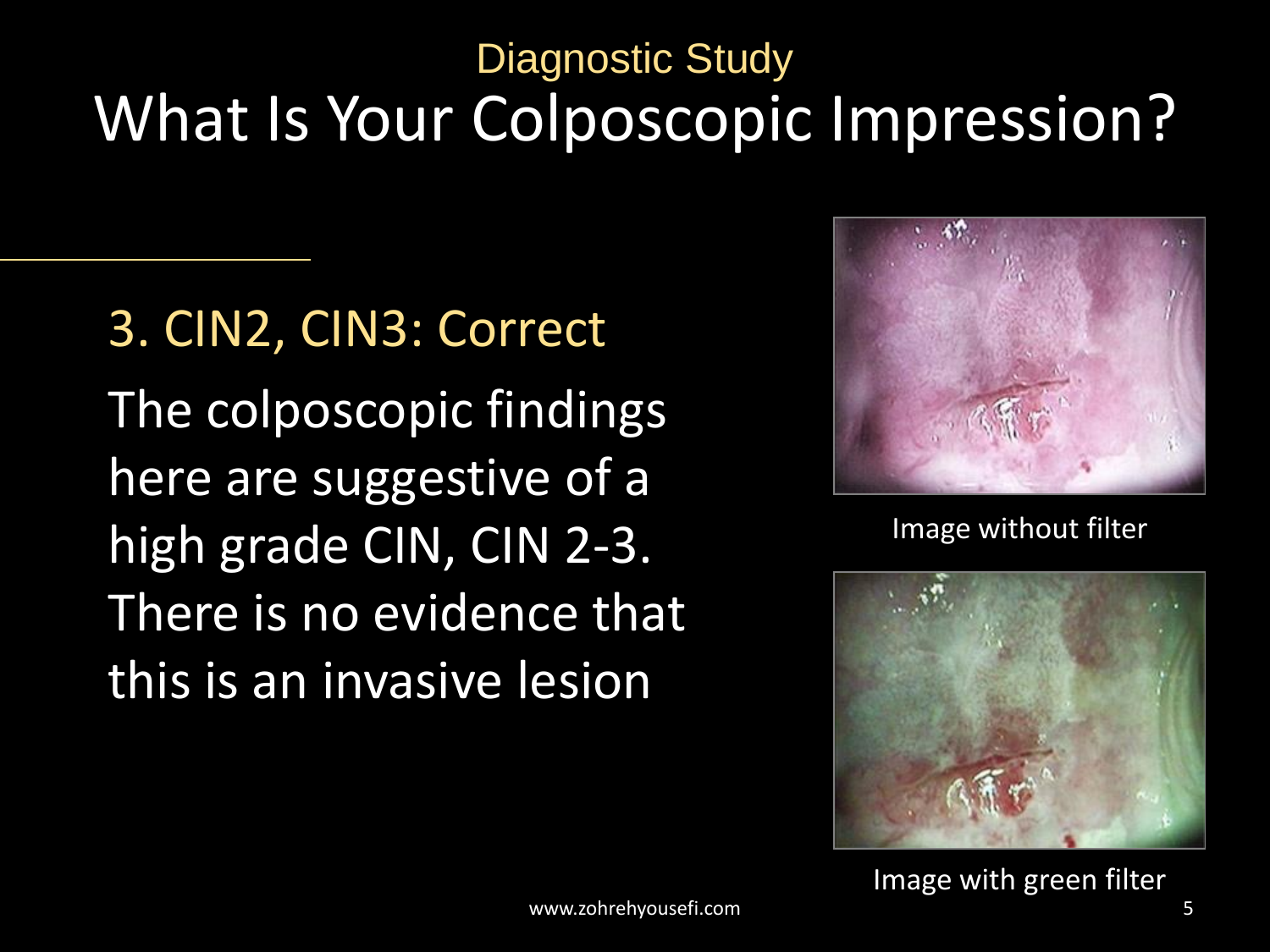The Most Appropriate Area for Biopsy Is: Diagnostic Study

1.3 o'clock 2.6 o'clock 3.9 o'clock 4.12 o'clock



Image without filter

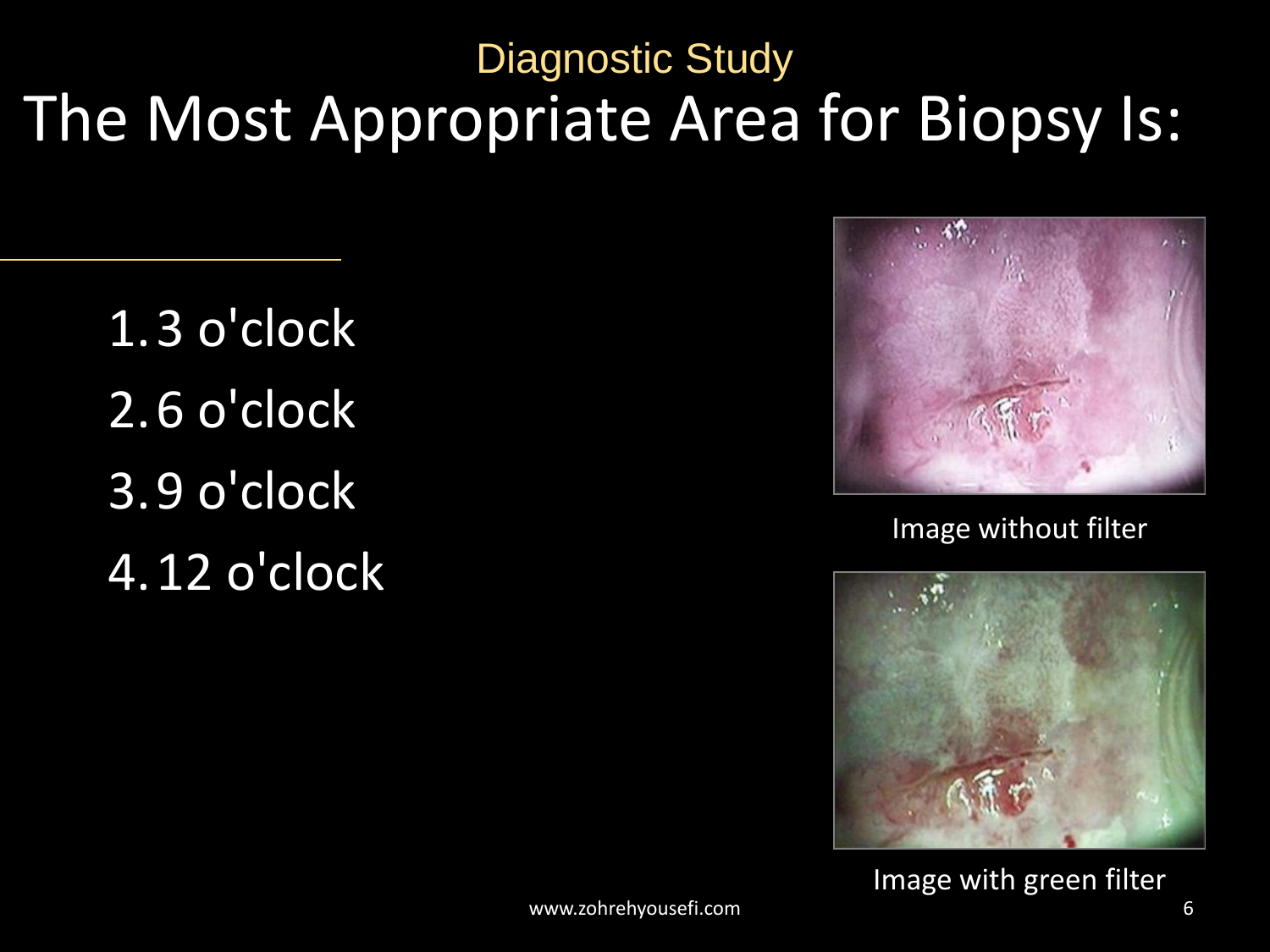#### The Most Appropriate Area for Biopsy Is: Diagnostic Study

4.12 o'clock: Correct It would be most appropriate to biopsy the lesion near the transformation zone at 12 o'clock.



Image without filter

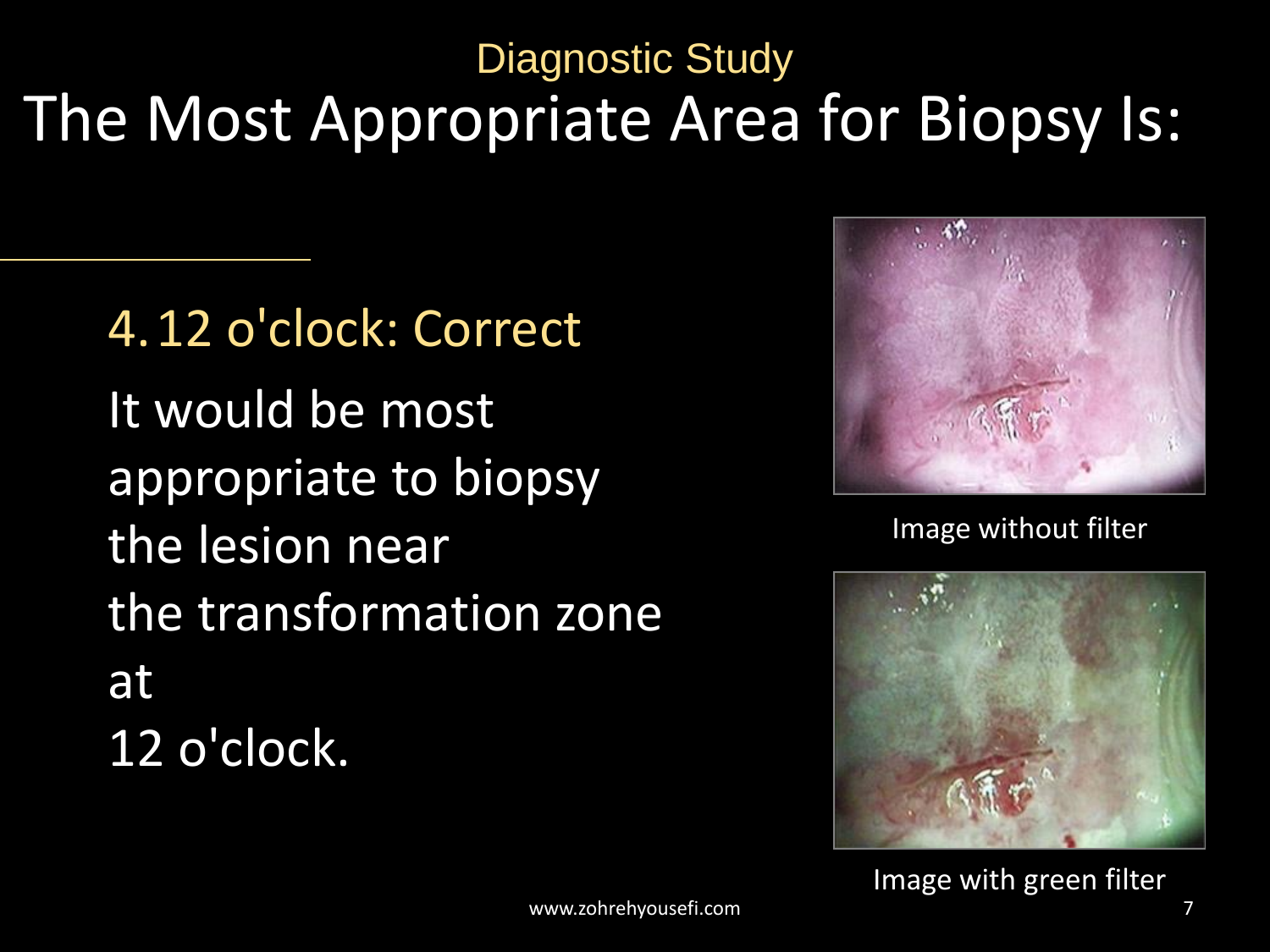### Your Diagnosis Is: **Diagnosis**

A. Squamous Metaplasia B. CIN 1 C. CIN3 D. Invasive Squamous cell cancer

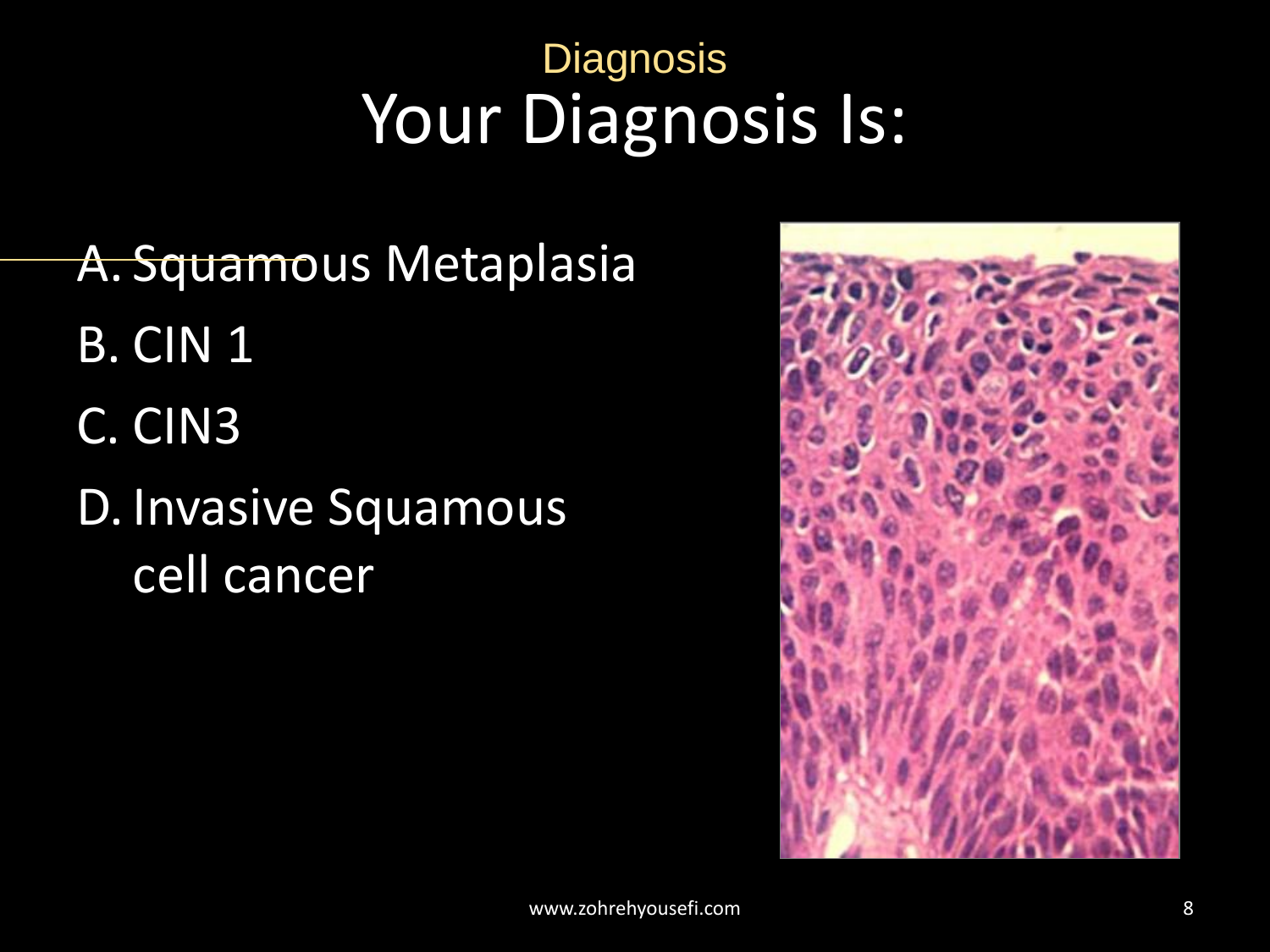# Management Options for This Patient Include:

#### A. Observation

- B. Loop excision
- C. Cryotherapy
- D. Cold-Knife Conization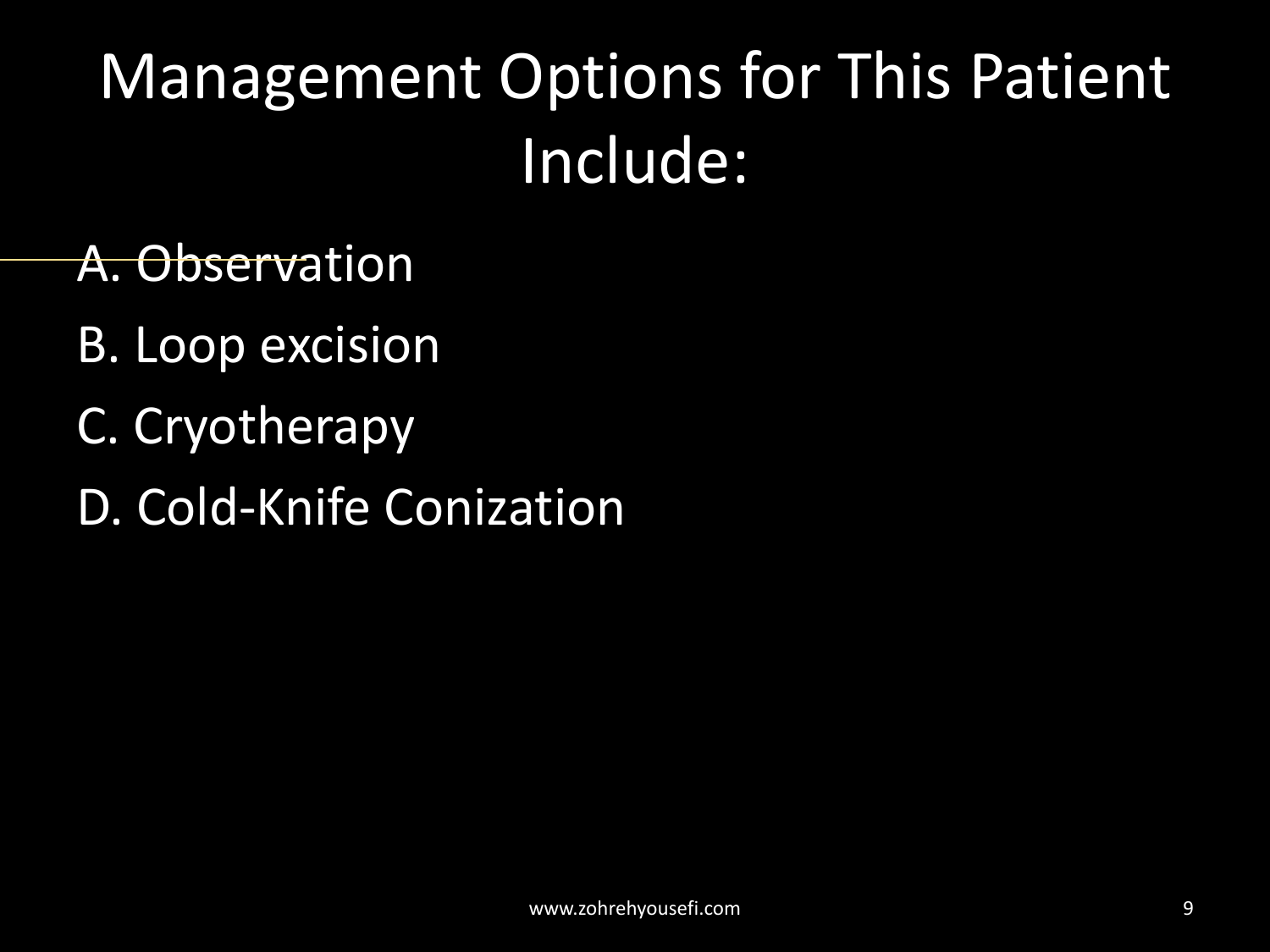# Management Options for This Patient Include:

#### B. Loop excision: Correct

Observation is not appropriate for high-grade dysplasia. This is a true cancer precursor and requires treatment. Loop excision would be the author's preferred treatment plan, though cryotherapy and cold knife conization have their advantages and disadvantages.